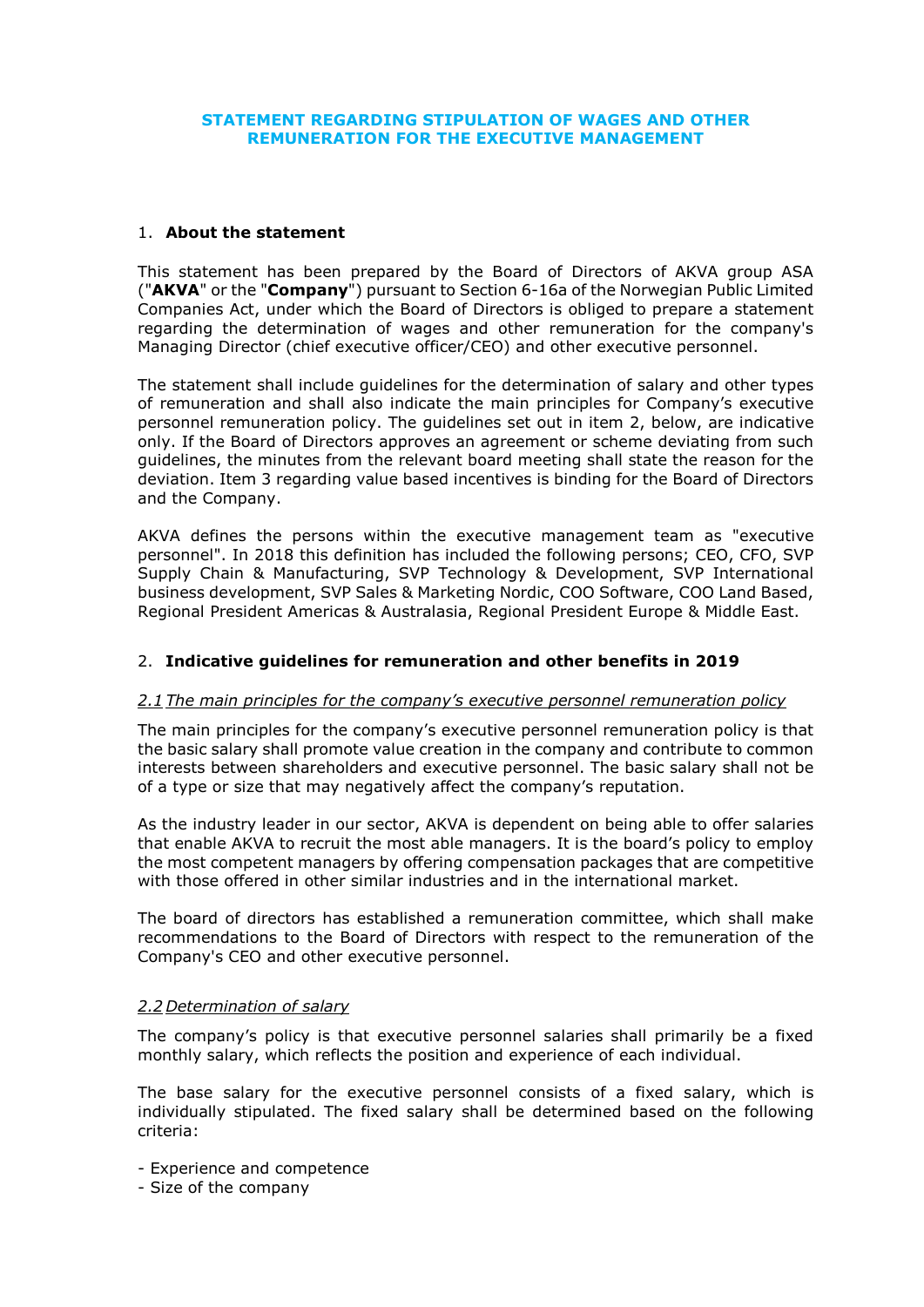- Market conditions for the relevant position and individual

Variable compensation shall normally not exceed the fixed salary.

The Board of Directors decides the CEO's remuneration. The remuneration for the other executive personnel shall be determined by the CEO and reported to the Board of Directors.

Determination of remuneration for executive personnel shall follow the principles that apply for the Company's employees in general in respect of annual salary adjustments and time of adjustment.

### *2.3 Benefits*

The company grants benefits to executive personnel such as covering expenses for use of telecommunications and similar based on need. A company car can be considered based on need.

#### *2.4 Bonus schemes and similar variable compensation*

The incentive scheme for the group management consist of two components: i) an annual bonus limited to between 30% and 50% of annual salary, dependent upon individual and financial targets, for the years 2017, 2018 and 2019; and ii) a deferred bonus limited to between 30% and 50% of annual salary, dependent upon individual targets and the development of the Company's share price relative to the OSLO Seafood Index (OSLFX), for the same period.

The general bonus plan does not exclude discretionary bonuses.

According to the established bonus regime and agreed terms, total bonuses of NOK 2 855 437 is accrued for in 2018 to the Group's executive personnel, based on 2018 performance.

### *2.5 Pension*

In principal, the pension plans for the executive personnel shall be the same as those generally established for the employees in the company. Early retirement pension agreements may be made with the executive personnel with a mutual right to demand retirement from the age of 62.

#### *2.6 Severance pay*

Agreements for severance pay upon termination of employment will be seen in conjunction with confidentiality and non-compete clauses in each individual's employment contract to ensure that only limitations in the individual's opportunity to obtain new employment are compensated. Severance pay agreements shall in principle include deductions for income received from other sources.

### *2.7 Other variable elements*

There are no variable elements in the company's remuneration of executive personnel apart from the bonus arrangement.